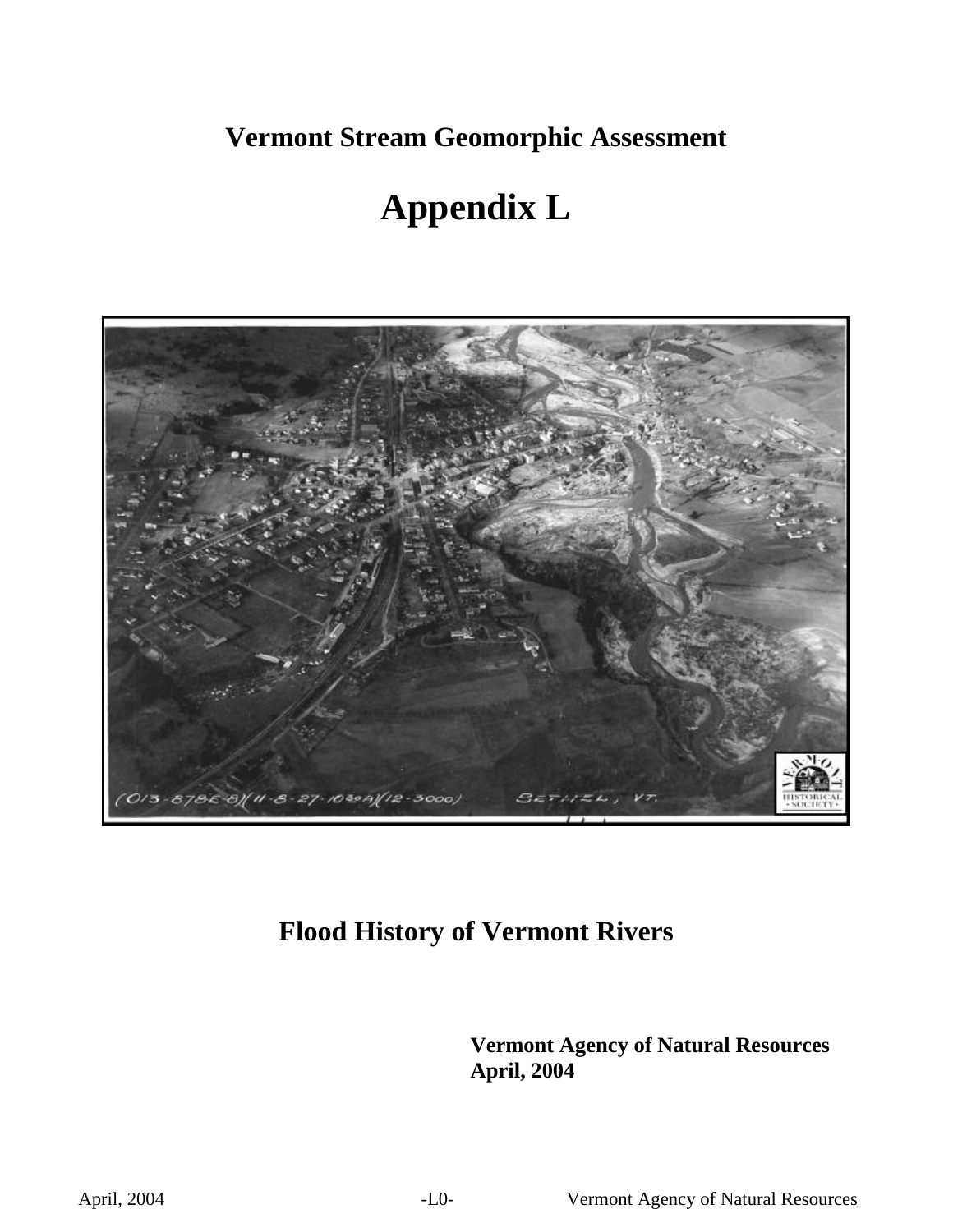## **Flood History of Vermont Rivers**

Use the map of Vermont USGS river gage site to locate the gage nearest to the reach or site of interest. Then refer to the plots on the following pages to learn the history of floods during the period of record for each gage site. Reminders:

- Some gage sites are below dams that regulate flow which explains why large floods in these watershed did not result in a high flow recorded at the gage.
- Annual peak data used to generate these plots do not include more recent years.
- Annual Peak data from USGS and listed by that agency as provisional.
- Recurrence interval data taken from USGS (2002).
- Visit the USGS web page (listed at the end of this Appendix) for more information about the data used in this aapendix.

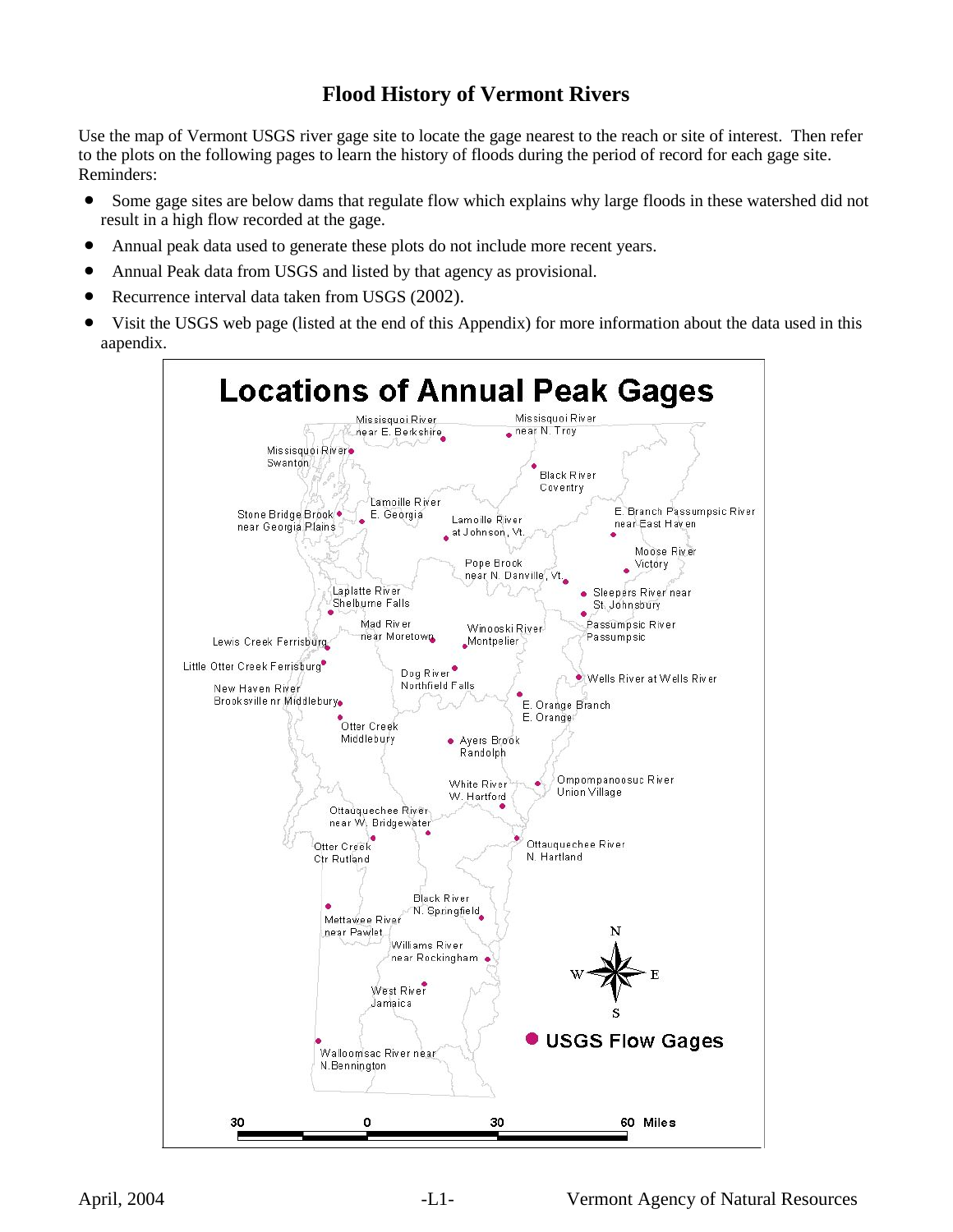



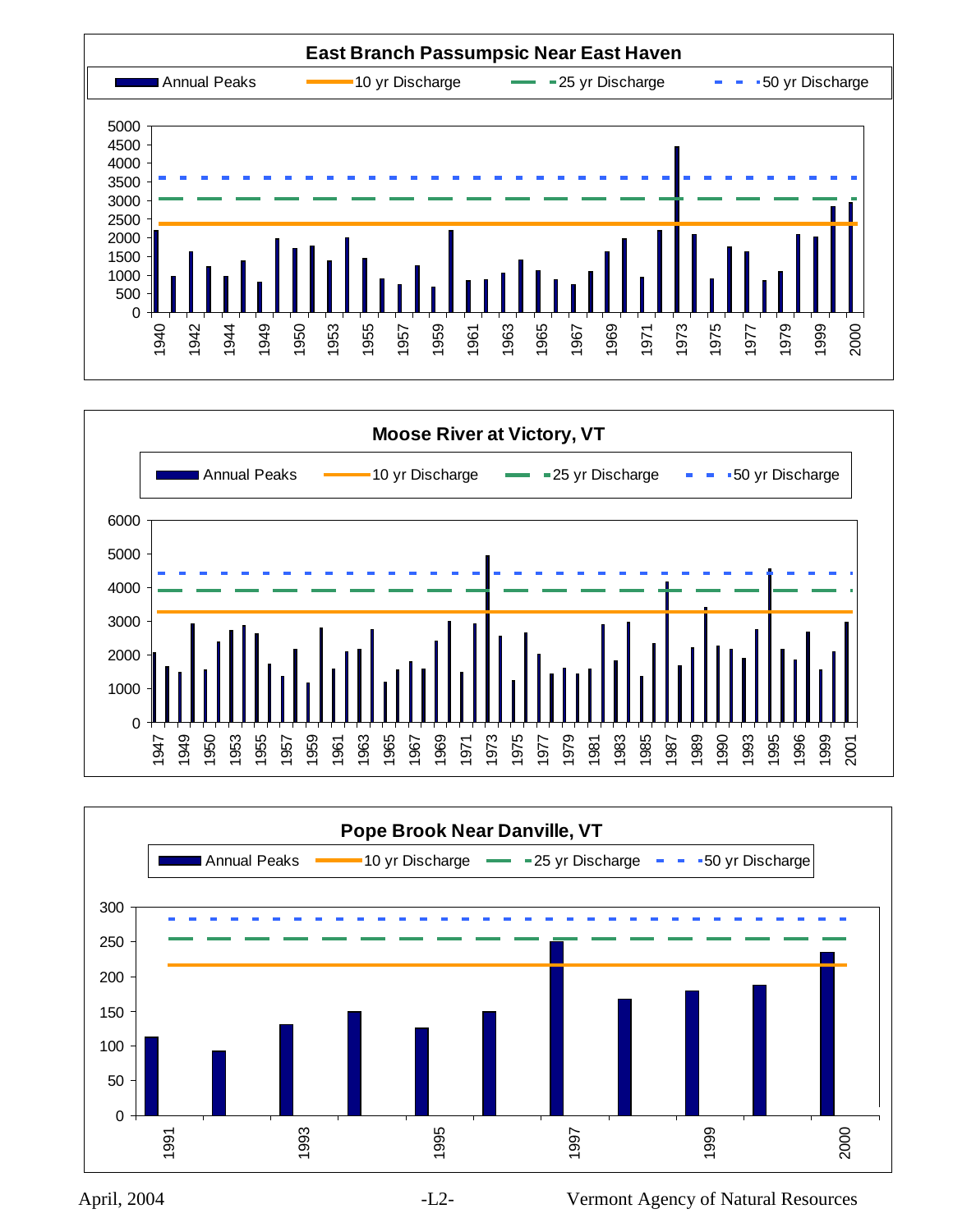



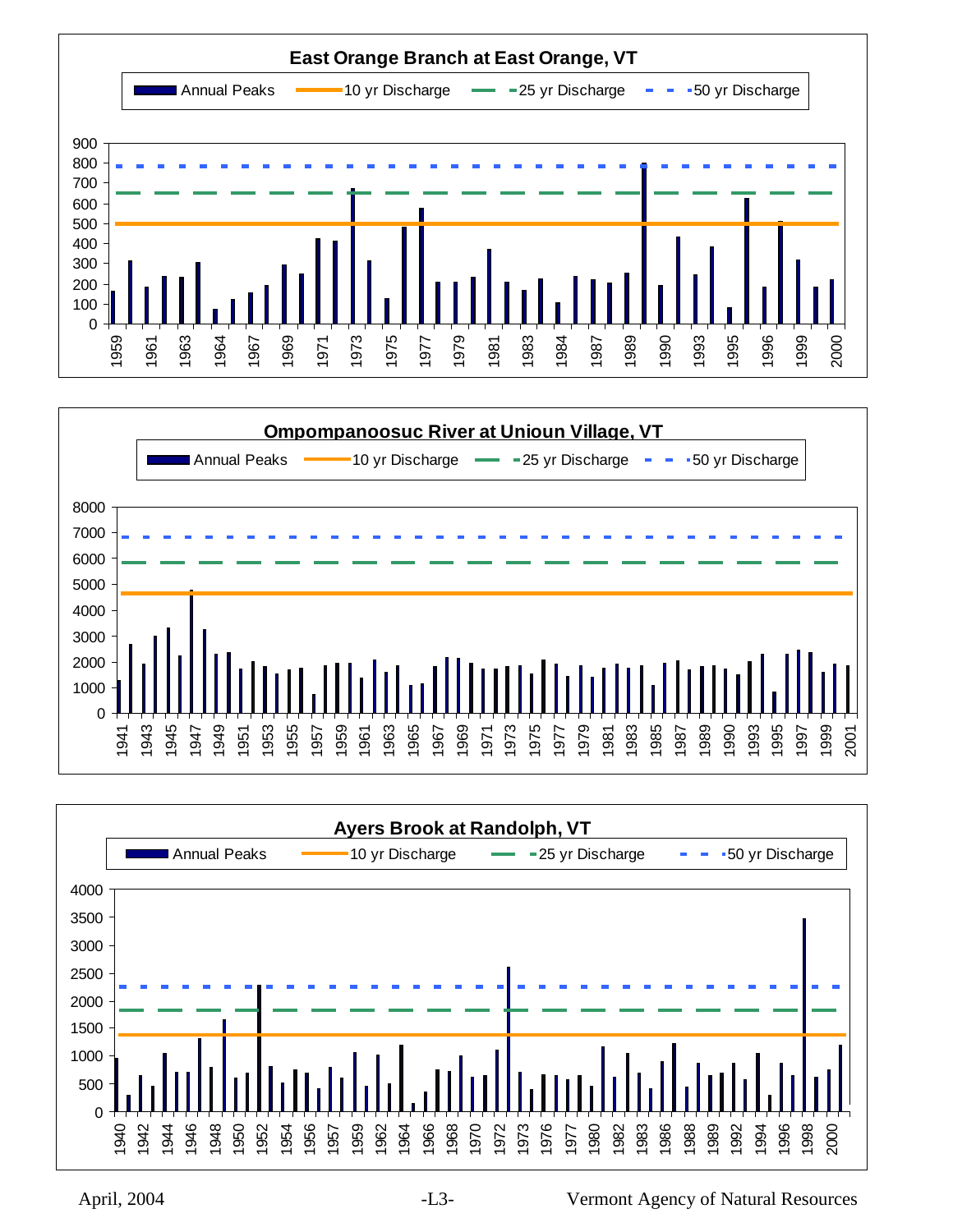



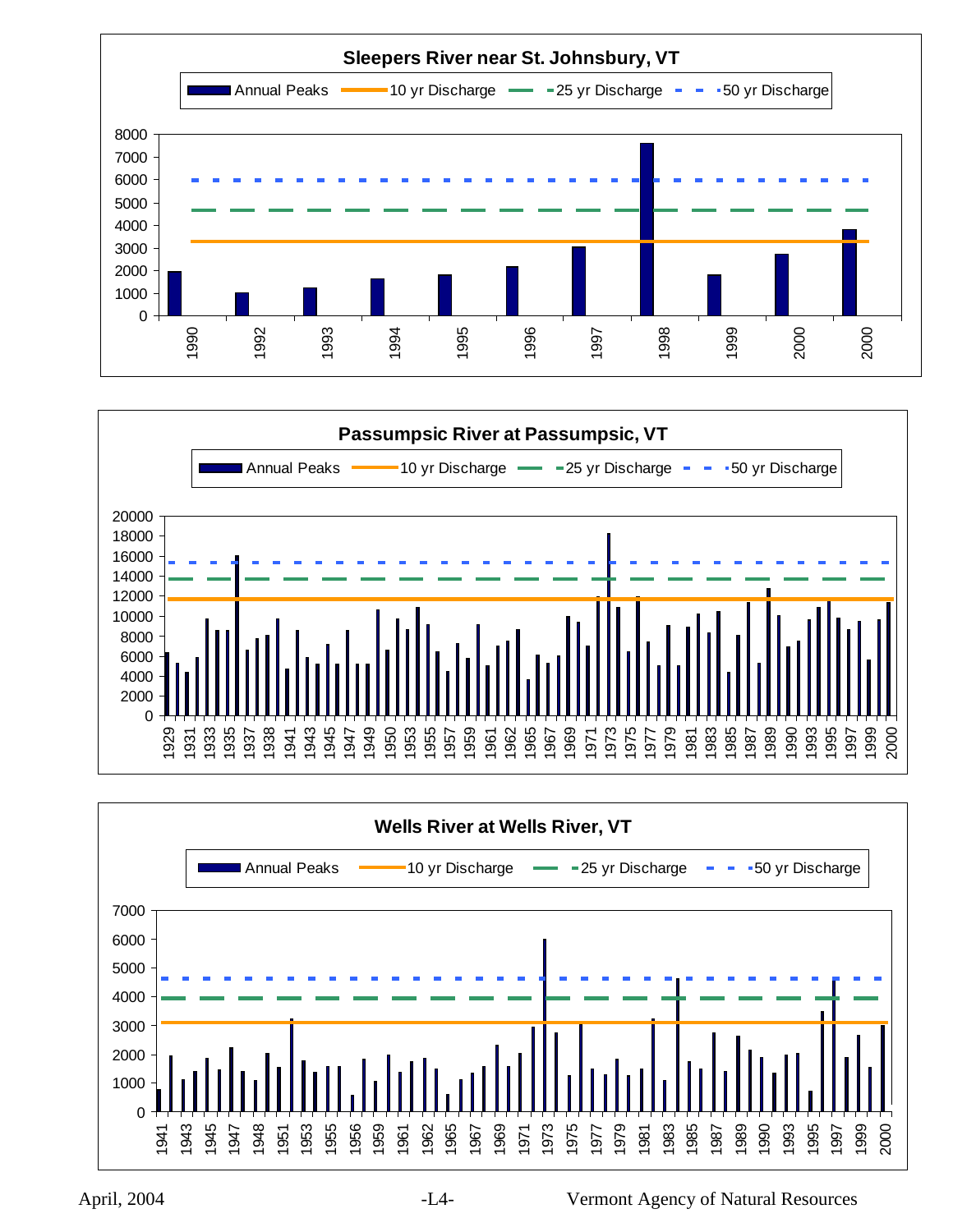



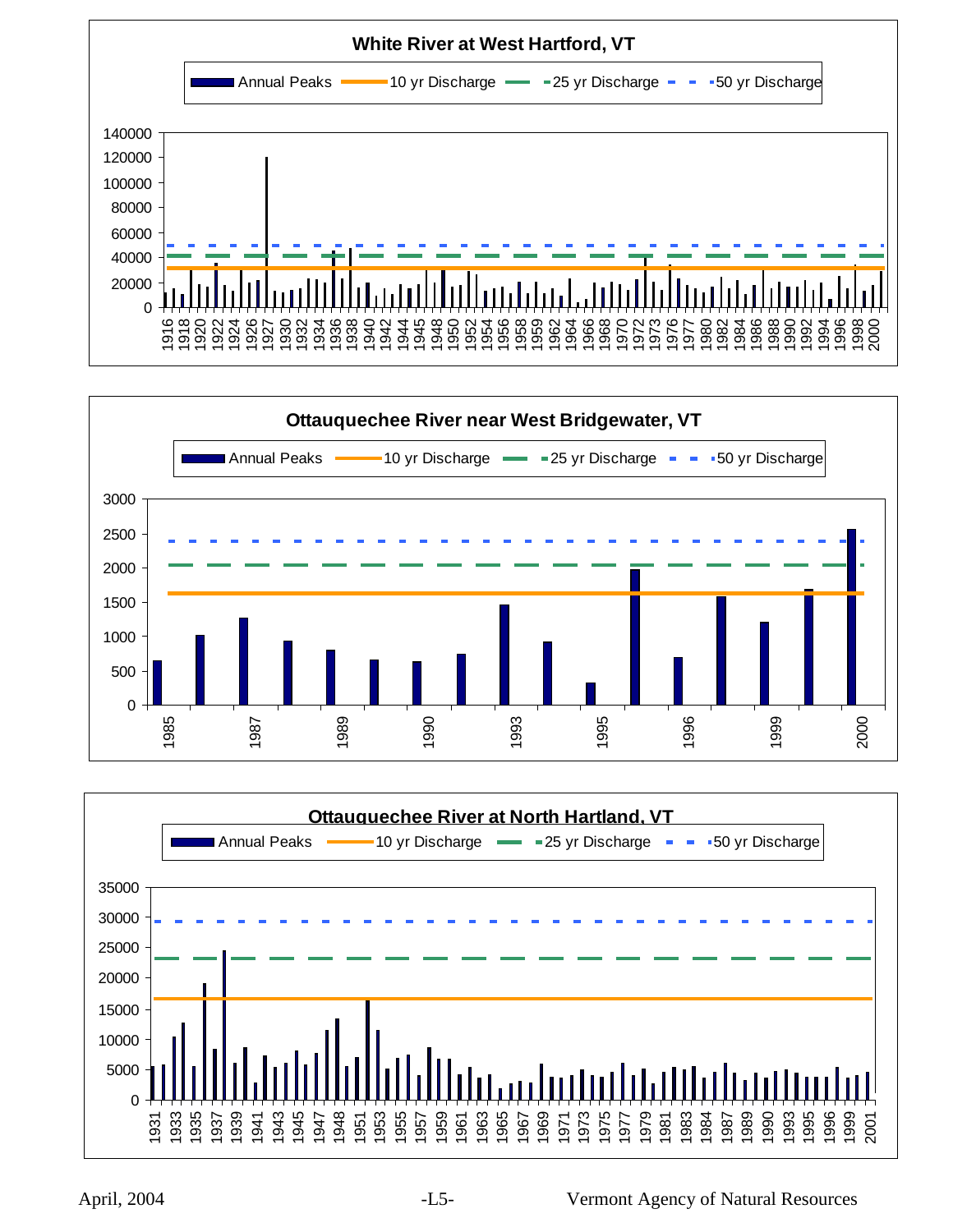





April, 2004 -L6- Vermont Agency of Natural Resources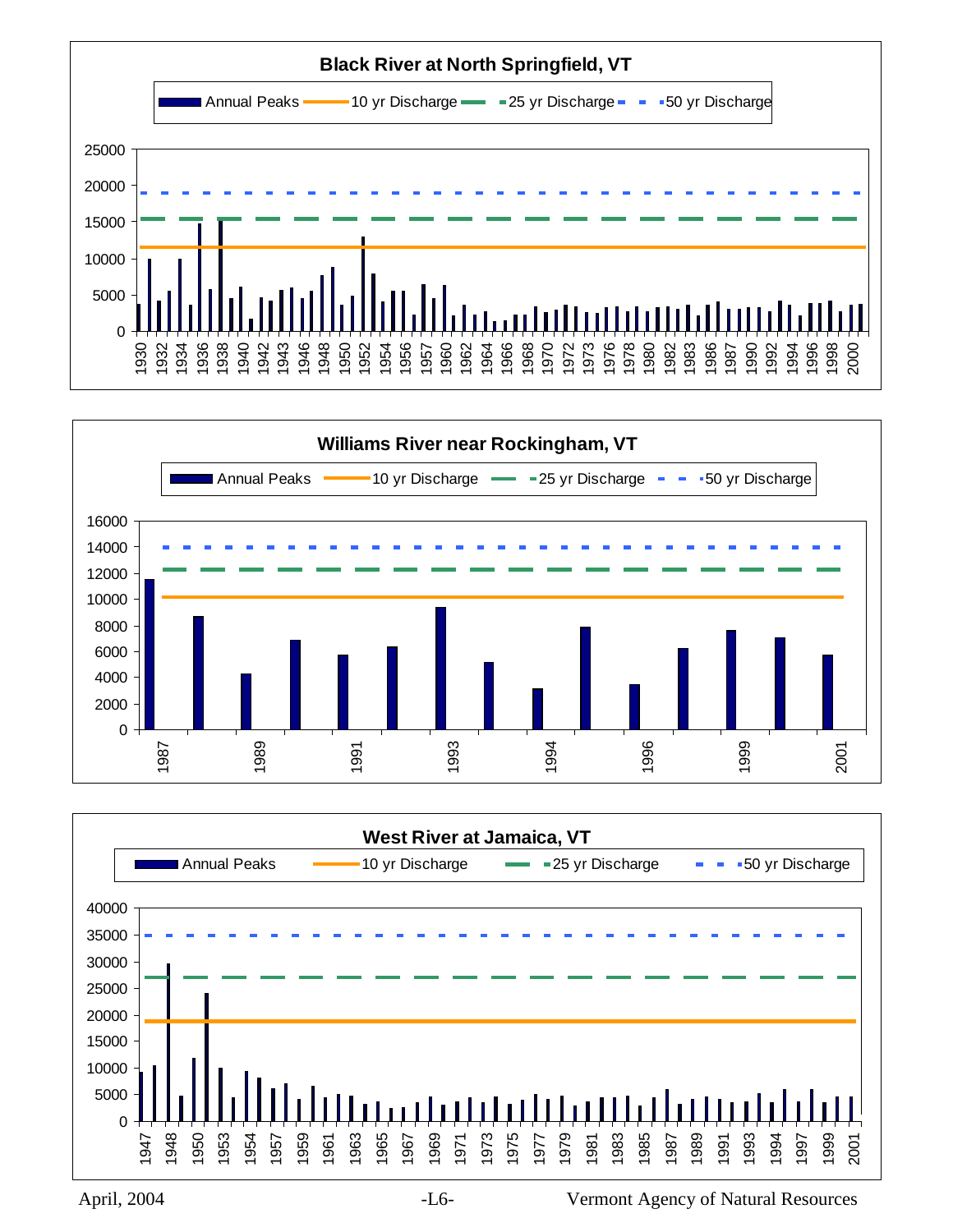



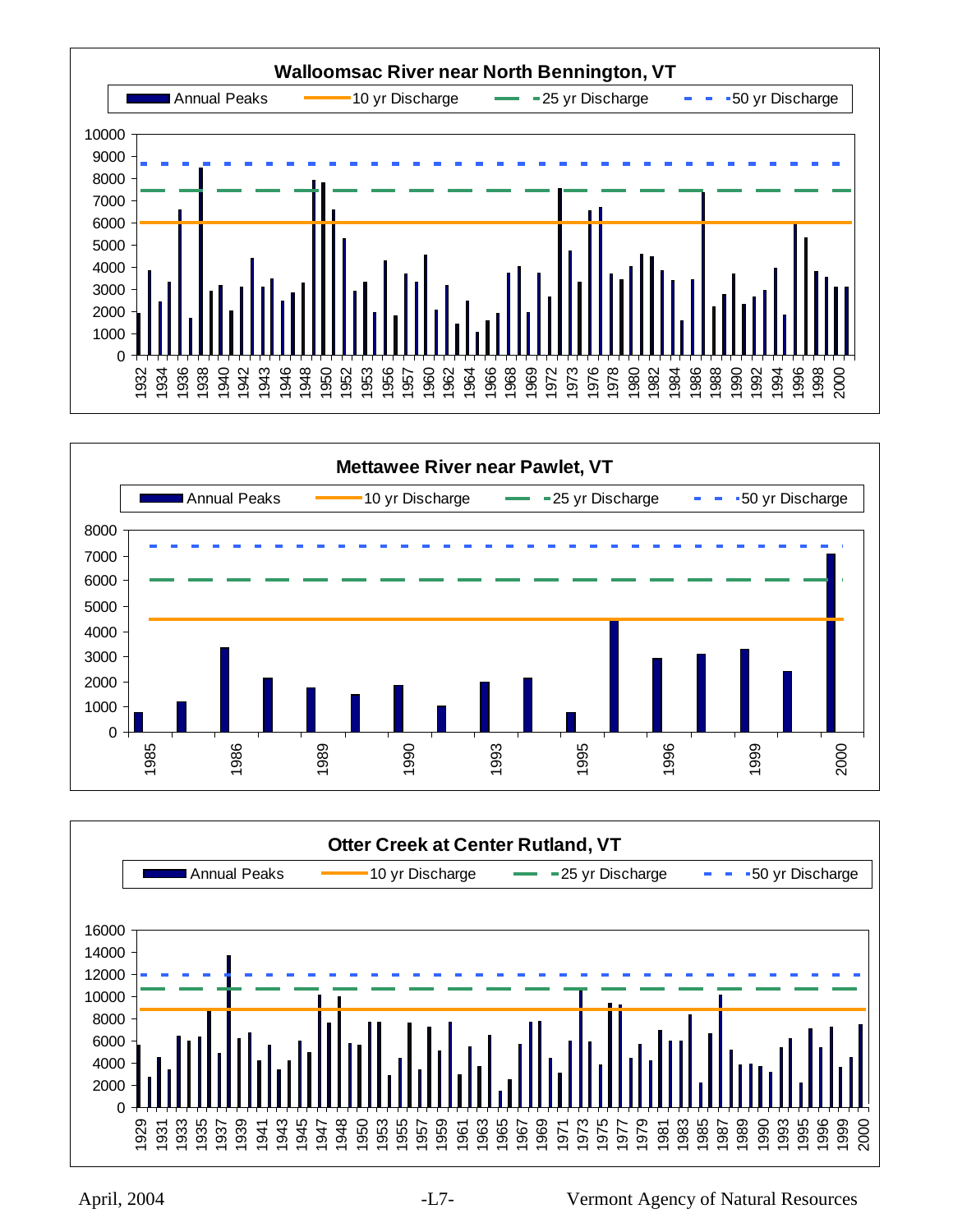



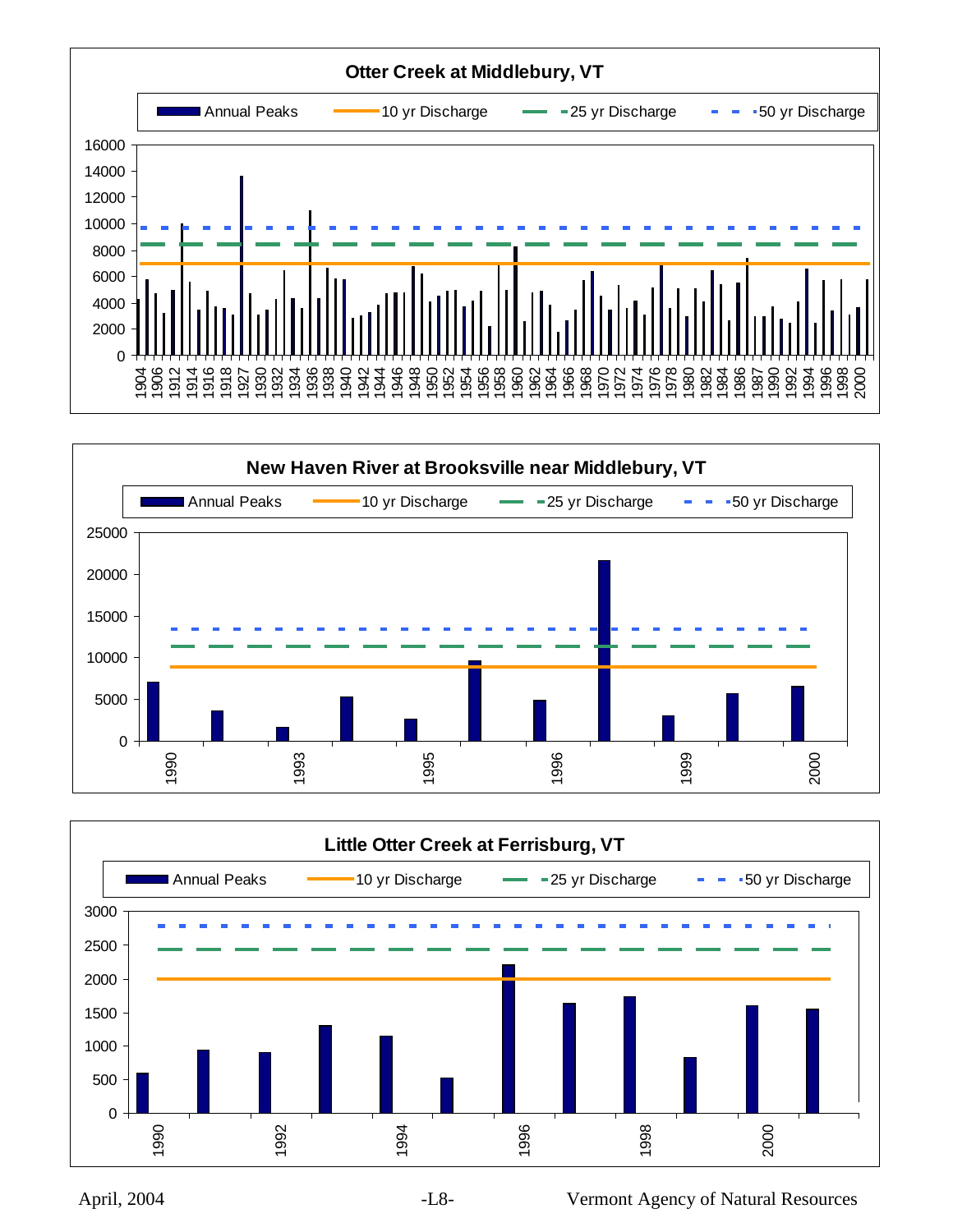



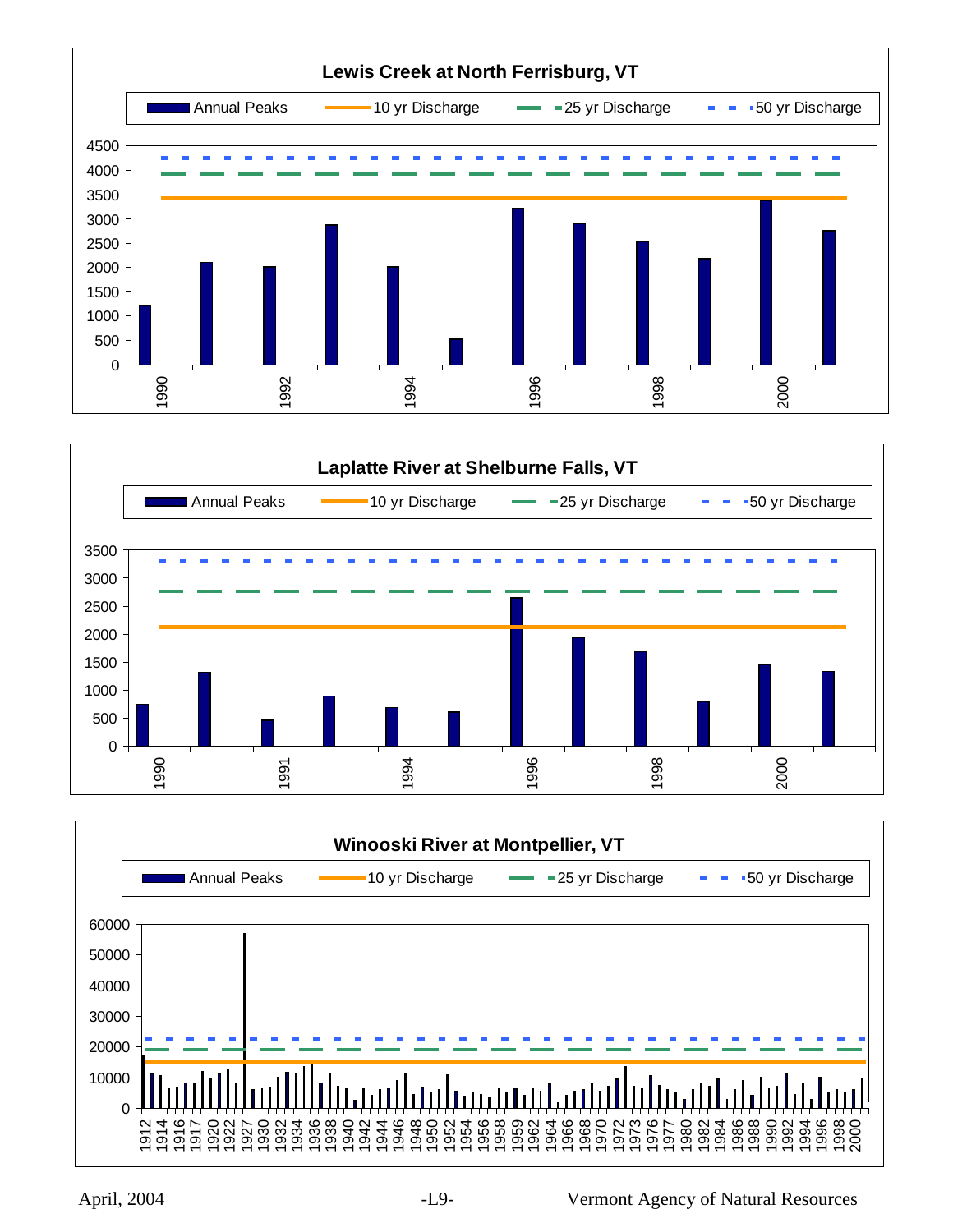





April, 2004 -L10- Vermont Agency of Natural Resources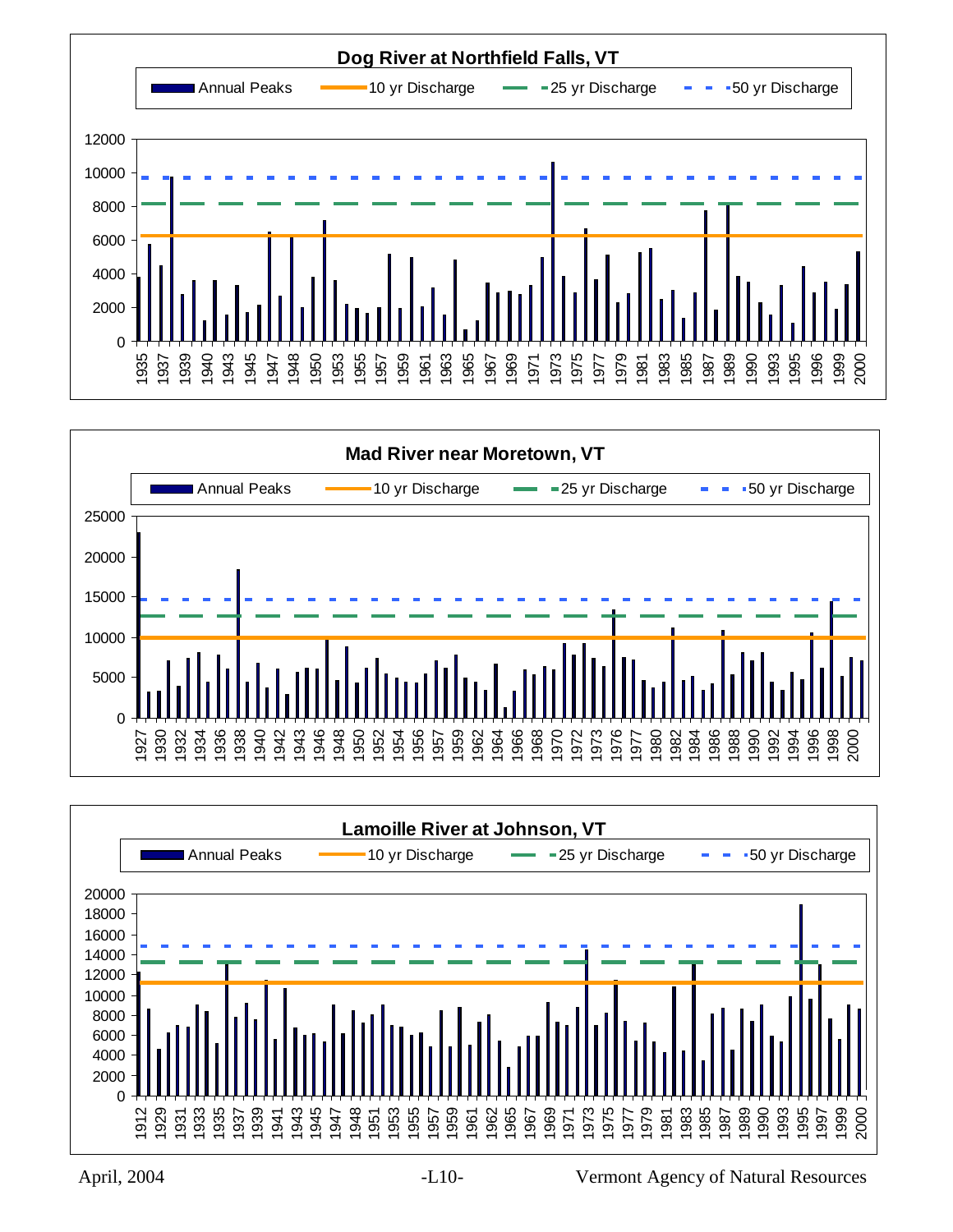



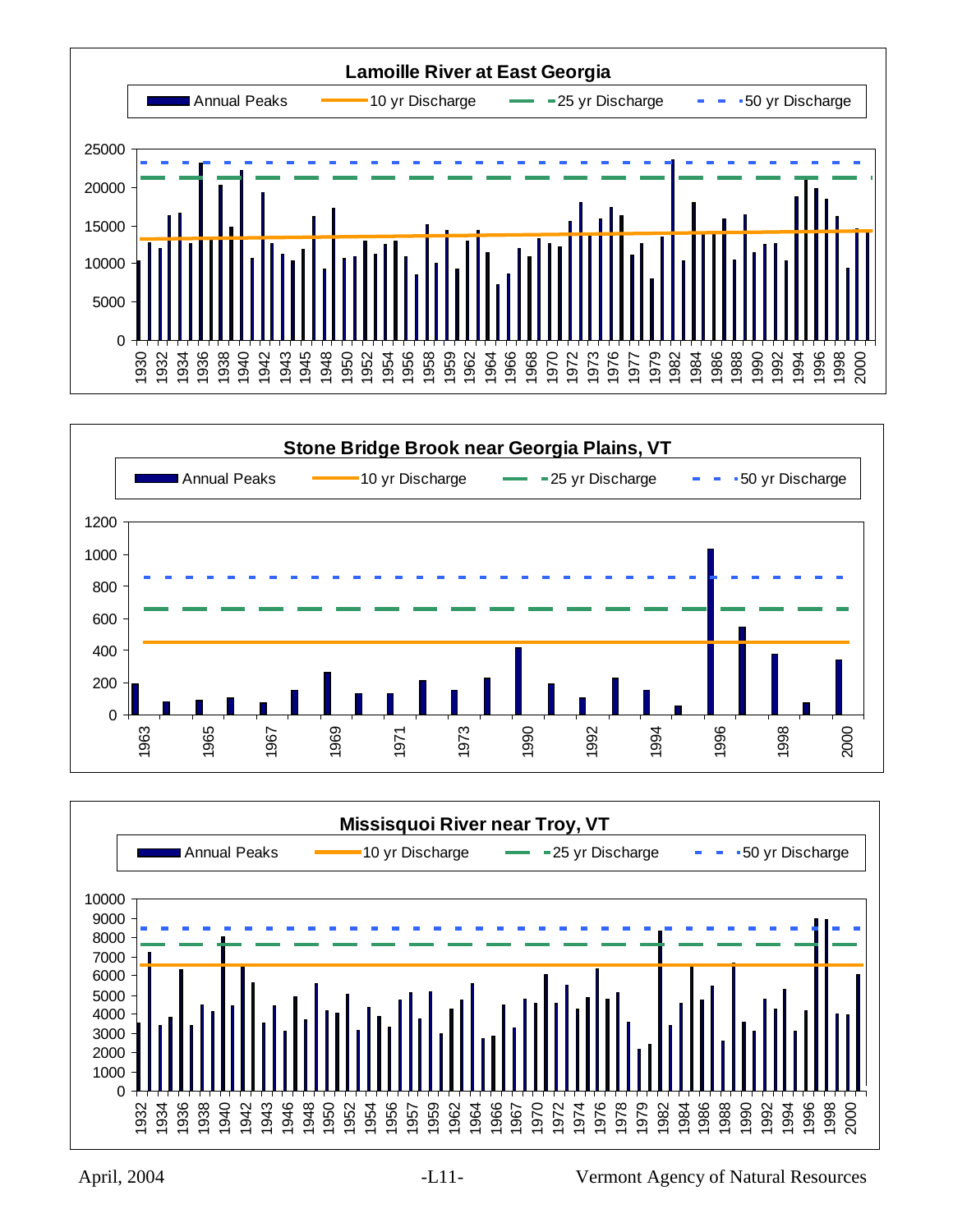